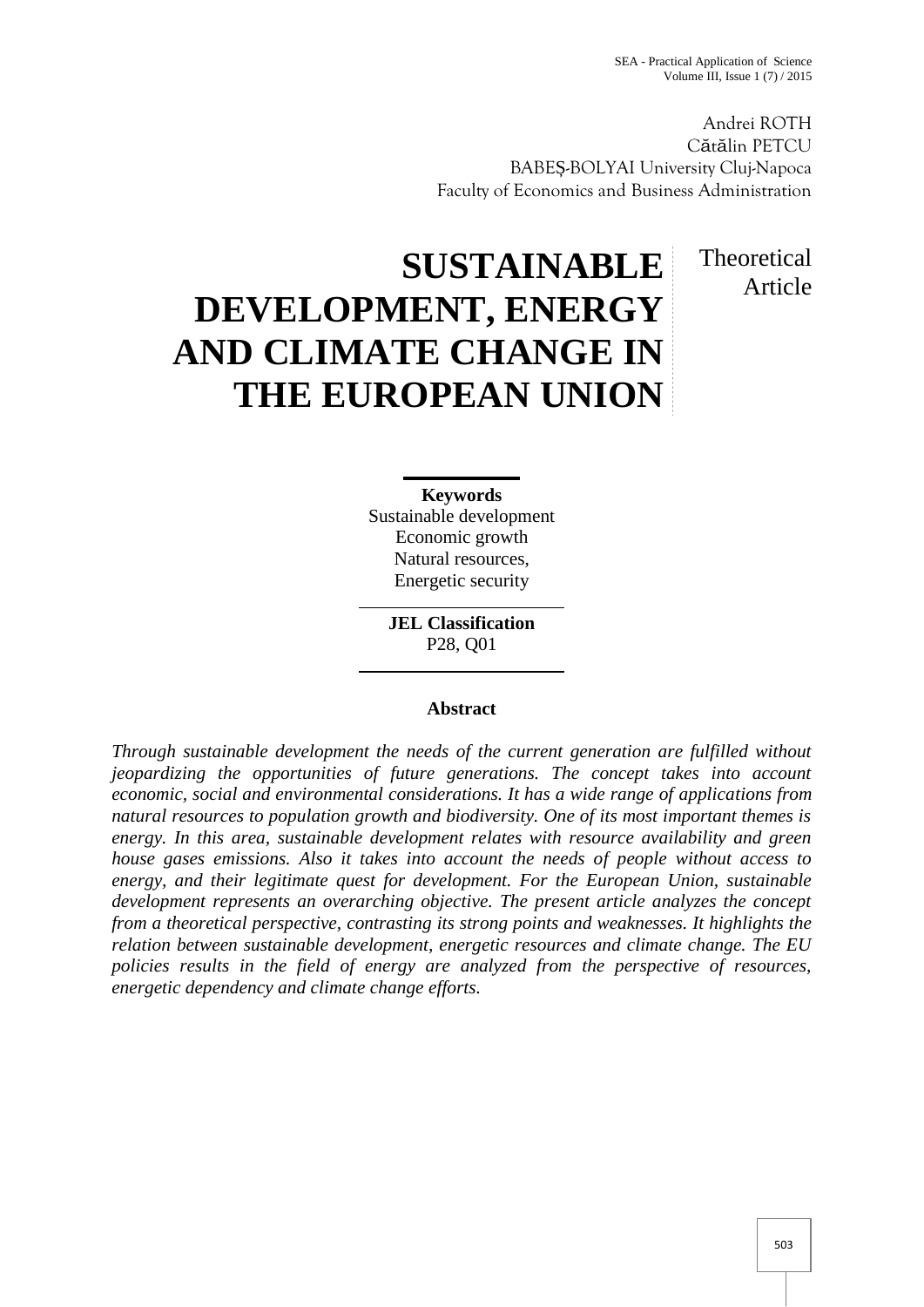## **Theoretical considerations regarding sustainable development**

The production process can be viewed from the perspective of an *input-black box-output* system. In this kind of a representation, the *input* is represented by the natural resources, work, capital, technology and knowledge. Within the *black box* the resources are processed and transformed through work and knowledge with the help of capital and technology. The *output* is represented by the goods and services obtained. Along the goods and services resulted, the *output* also consists in waste that may or may not harm the environment. Some of this waste can be reprocessed for further use, or they can remain as residual.

In relation with the groups which can be positively or negatively affected, we can distinguish externalities, which are effects of the production or consumption patterns, which causes costs or benefits to persons or groups that have not paid or have not been compensated (Samuelson, Nordhaus, 1989, 770). Externalities represent an effect of the production process and one of the reasons behind the sustainable development theory.

From the *input* side we can observe that knowledge and technology will always be on an ascending trend due to the fact that they are shared from one generation to another thus constituting the base of further improvements. Due to their improvement the capital base will also increase. However the question stands regarding the natural resources: will they always be on an ascending trend, to satisfy the needs of an ever growing population and economy. Once consumed a natural resource finds itself either in the products or services or in the waste that it generates. A natural resource in shortage can be further used by exploitation of lower grades or, substituted by another or its rate of consumption can be decreased through better use. For an economy it is not important the quantity of resources at a certain point in time, but the services that it can provide for society. Regarding the *output* it also raises the question of the environment capacity of handling an ever growing quantity of waste.

These matters raised the dilemmas during the seventies in Western world regarding the way society should follow its development. During this period a series of influential works appeared regarding the future of humanity, which highlighted the pressure of a growing population over a finite natural resource base (Elliot, 2006, 31). These works treated subjects raised earlier by reverend Malthus regarding an ever expanding population with limited resources of food. The neomalthusians of the seventies also raised concerns over natural resources and environment (Goklany, 2007, 6). One of the most influential of these reports was the *Limits of Growth* which

concluded by using a computer simulated scenario that due to the exponential growth of the studied elements (e.g. population, industrial production) and the relations between these variables (*feedback loops*), the system would eventually crash due to resource failure in a finite world. The report called for a controlled contraction of the population and capital in order to live within the limits of the system (Meadows *et al*, 1972). Although being highly criticized, it did however raised concerns at the academic and policy makers level regarding the kind of development society should aim for.

Through the *Limits* the world realized that economic growth must be approached in the framework of population growth, natural resources and environment. To answer to this need the United Nations charged the World Commission on Environment and Development (WCED) in 1983 to develop a concept that would assure that economic growth can be obtained alongside with the improvement of the standard of life and the quality of the environment (Pohoață, 2005). The effort of the Brundtland Commission entitled *Our Common Future* report led to an alternative concept regarding development. Here we can find the most common definition of sustainable development: *the development that meets the needs of the present without compromising the ability of future generations to meet their own needs*. This concept combines the economic, social and environmental dimension of development in order to secure welfare for the future generations. It aims at correcting the way in which welfare is obtain by some, while at the same time reducing the poverty faced by others. The definition incorporates two concepts: the concept of needs referring to basic needs of world's poor and the concepts of limits from the perspective of state technology and social. The report recognizes the presence of relative but not absolute limits, but it remarks that technology and social organization can be turned into desired direction that will generate a new era of economic growth (WCED, 1987).

Reviewing the literature, we can find different perspectives related to the concept: UNESCO approaches SD from the point of intergenerational equity and the need to preserve unharmed the water, air and soil resources for the coming generations; Barbier and Markandya regard it as the economic activity that preserves the environment and maximizes the benefits of economic development (Dumitrescu, 2005, 17-18, after Barbier and Markandya, 1990); Turner sees in sustainability a policy that aims at maintaining an acceptable per capita revenue growth rate without diminishing the capital and natural resource stock (Elliot, 2006, 10, after Turner, 1998); Strange and Bayley consider that the natural resources should be divided equally between generations and that interests of the future generations should be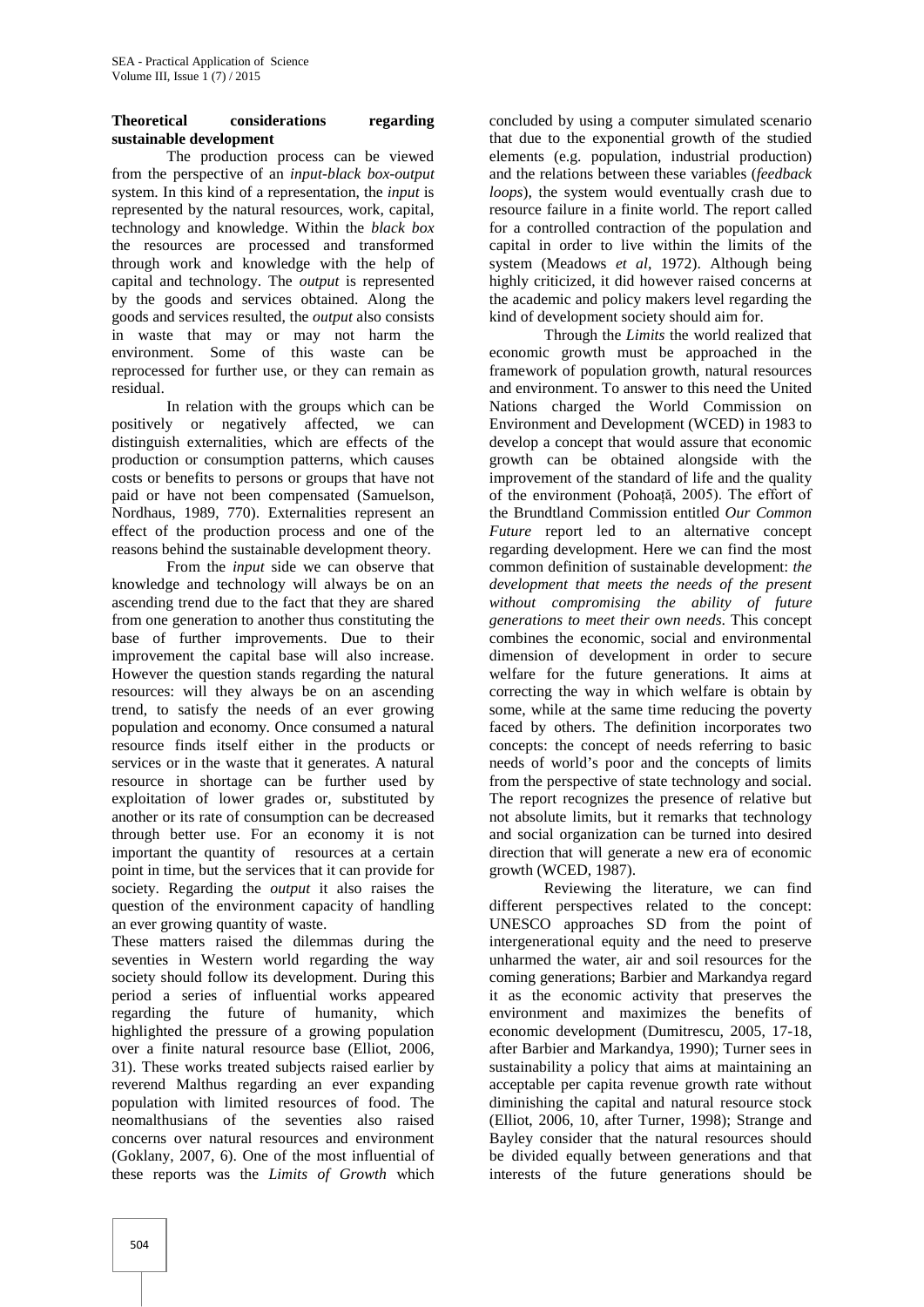protected even if it implies costs for the current generations (Strange, Bayley, 2008). Pearce and Atkinson distinguish between *weak sustainability* and *strong sustainability*. *Weak sustainability* presumes that the total stock of capital will not decrease over time, allowing for changes between different types of capital (for e.g. natural with produced), while *strong sustainability* focuses on the importance of natural capital that should not decrease over time (Dumitrescu, 2005, 26, after Pearce and Atkinson). For the two authors mentioned above for sustainability to occur each generation should leave for the next one a stock of productive capacity represented by produced capital and technology that can maintain the welfare per capita of the previous generation (Pearce, Atkinson, 1998).

On the other side if we take a close look at the critics regarding sustainable development we will find according to Mitchell that it is a creative and ambiguous concept that leaves room for interpretation (Elliot, 2006, 10, after Mitchell, 1997). Redclift observes that it is difficult not to approve such a concept but he also remarks that it is full of contradictions (Elliot, 2006, 10, after Redclift, 1997). Taylor considers that it is difficult to define sustainability in relation with needs due to the fact that we do not know which will be the needs of the future generations. Therefore it is not useful to save current resources from exploitation, as produced capital is more flexible than natural capital. Current exploitation leaves for the future generation science, technology and produced capital from which future generations can benefit (Taylor, 1994). Beckerman reclaims the fact that the concept embodies technical elements specific for development alongside moral aspects. Most of the sustainability definitions do not argue why this kind of development is preferable to other paths of development, such as highest level of welfare (Beckerman, 1996).

As we have seen above, sustainable development approaches the use of natural resources. The first thing that we would like to question is the natural character of resources. They are not at all natural, only the matter from which they originate is natural. They represent a man made creation being *produced* through work and capital. Most of them can not be used in their original state. This is why the natural stock of resources can not be viewed from a finite perspective (Hartwick, Olewiler, 1986, 1-2). Also the available resources represent a function of economics and technology. Through the geological availability of resources we understand the quantity of resources that can be extracted at certain price. If demand increases for a certain resource, efforts will be taken in order to substitute or find new quantities. This is why throughout the  $20<sup>th</sup>$  century the quantity of available resources was on an

ascending trend in spite of their use (Taylor, 1994). The most useful tool in order to characterize the rarity of a resource is its price. Today's resources may not be tomorrow's resources as technology and capital can develop new resources. Due to the fact that technology is evolving and resources are developed it is possible that certain resources left unexploited will remain so and they will represent a missed opportunity for certain countries that owe them.

Therefore, from our point of view natural resources should be exploited regardless of their current level of availability, because through their use there is created physical capital, technology and knowledge that can further develop new resources. Regarding the impact upon the environment we can observe that the sustainable development requires a certain kind of growth, focusing on the use renewable resources in contrast to non renewable, especially in the energy field. This kind of growth presence costs, and it is not affordable for the developing world, this being one of the paradoxes of sustainability the desired economic growth versus the affordable one. The dilemma is who can better preserve the health of the environment: the state through regulation or the private interest, aspect in which Taylor regards subsidies and public property as the main threats to sustainability (Taylor, 1994). From our perspective if the environment goods (e.g. fish stock) have an economic realizable value than it would be better protected and exploited by the private interest because it would be motivated in maintaining the resource availability. The role of the state should be to find ways in which to internalize the impact upon environment. Similar to Solow view, it is not feasible neither desirable to leave the world as we have found it (Solow, 1991).

## **Sustainable development in the EU**

Sustainable development represents a key concept for the European Union. As early as 1992 with the *Summit of Earth*, the signatory parties of the *Rio Declaration* committed themselves in developing strategies regarding the implementation of the concept (European Commission, 2001a). We can also find the principle being mentioned in the Maastricht Treaty, as the Union should aim for a balanced and sustainable economic and social progress (European Union, 1992). The concept is also included in the Treaty of Amsterdam as an overarching objective of the EU polices. By taking into account sustainability EU policies should target in an integrated approach economic, social environmental objectives (Hontelez, Buitenkamp, 2006).

In 2001 Gothenburg Summit the EU leaders recognized the importance of an integrated approach. The Council Conclusions highlight the fact that the development of new technologies with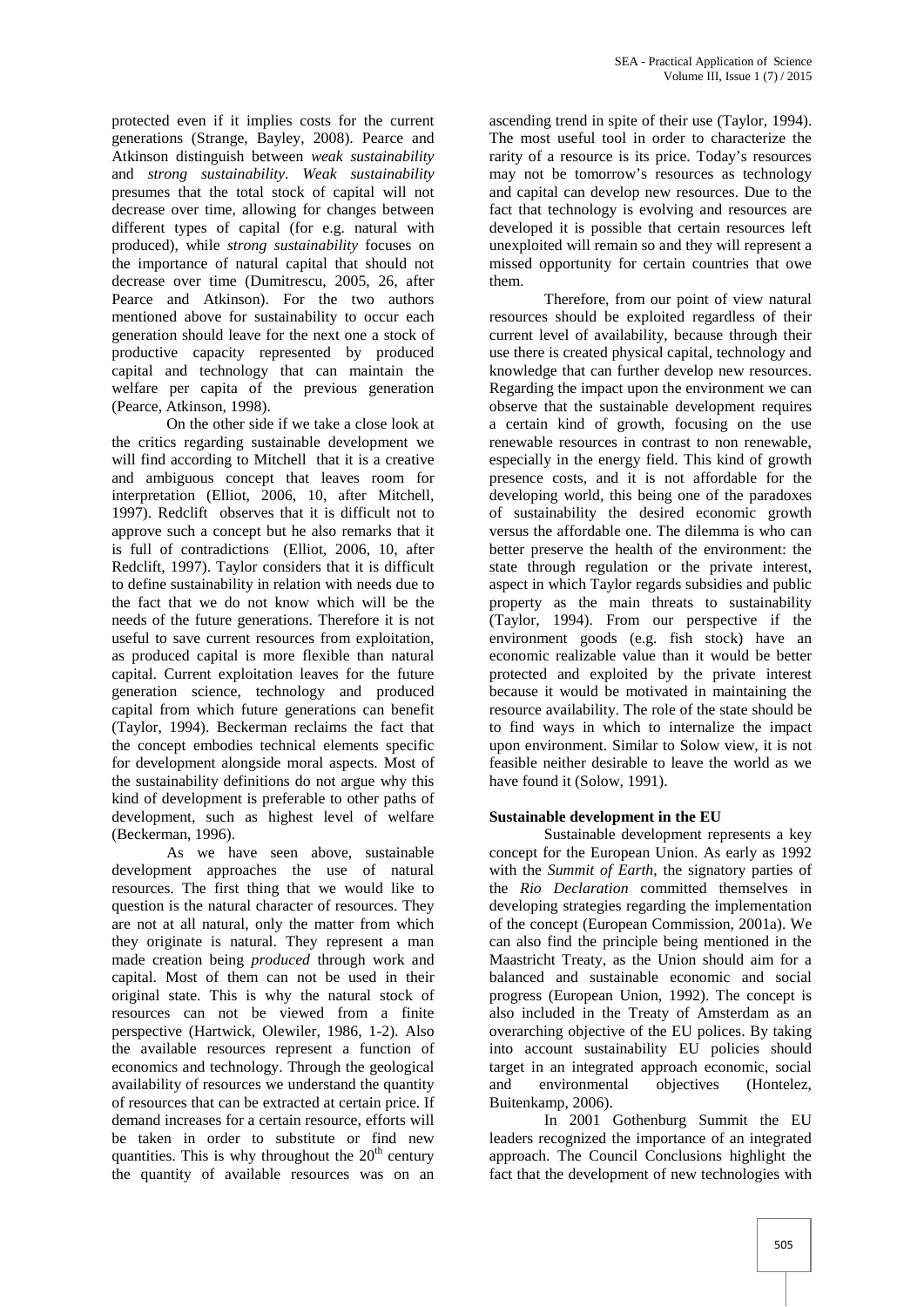reduced impact upon the environment, in relation with the energetic and transportation sector could represent an opportunity for obtaining economic growth. (European Commission, 2001b). The adopted strategy (EU SDS) was not built upon specific measures and objectives, but rather as guidance for policy makers in order to take sustainability into account (Adelle, Pallemaerts, 2010).

In 2005 the SDS suffers a renewal process, in order to reflect the current evolutions. There were identified unsustainable trends in a number of areas such as natural resources pressure, climate change, biodiversity, poverty, inequality and population ageing where sustainable development should be applied. Also the unsatisfactory economic performance of EU coupled with competition from new industrialized countries such as China, India or Brazil opened new perspectives regarding sustainable development. The renewed strategy sets a series of objectives and specific measures in order to approach the unsustainable trends identified. For example, regarding climate change and energy the overall objective is to limit the phenomenon, its cost and effects on society and environment (Council of the European Union, 2006).

Finally the *Europe 2020 Strategy* developed in the context of the global economic crisis, recognizes the need for a smart, sustainable and inclusive growth. Sustainable growth implies a competitive, resource efficient and sustainable economy, which can develop new processes and technologies including those *green* with low environmental impact. The Union must be prosperous in a low carbon, in relation to climate change, and resource constrained world. In achieving its purpose and also being sustainable the EU must improve its competitiveness by maintaining its leading position in the *green* technologies market, tackle climate change by reducing its carbon emissions, developing carbon capture and sequestration technologies, improving resource efficiency and finally produce a clean and efficient energy by developing renewable energies that improve energetic security and create jobs (European Commission, 2010). We can observe that by following these objectives the EU is actually drawing a framework in which it wants to develop its energetic technologies and industries. By this it aims in directing its investment effort to a certain kind of development.

## **The link between sustainable development energy and climate change**

The renewed SDS mentions the Union should aim to limit *"climate change and its costs and negative effects on society and the environment"*, by achieving the Kyoto Protocol commitment, developing an energy policy that

assures the security of supply, competitiveness and sustainability of the sector and by integrating climate policy into all relevant policies (Council of the European Union, 2006). Also the Europe 2020 strategy mentions the objectives of the European energy policy up to 2020 in relation with climate change: *cut of 20% GHG emissions compared to 1990 levels (30% if other developed countries also commit)*; *20% share of renewable in final energy consumption*; *and a 20% increase in energy efficiency*. On the long run the EU aims to decarbonize its economy by cutting the GHG emissions up to 80-95% (European Commission, 2010).

But how does sustainable development relate to energy and climate change? Firstly it is the question of resources and their availability for the future generations. Taking into consideration the *input-black box-output* overview we can observe that the input availability can not be questioned as for the moment there is no clear alternative to fossil fuels and the demand for energy is presumed to be on an ascending trend, especially due to emerging economies. Secondly the energy process implies externalities which are a part of the *output* namely air pollutants and greenhouse gases (GHG) which can lead to climate change.

For the first issue we must mention that our energetic system is currently dominated by the fossil fuels, which represent over 80% of the 13.113 Mtoe, total primary energy supply from 2011, as seen in the Figure 1.

In theory fossil fuels are a non-renewable resource and by correlating their current inventory with the annual consumption rate we can determine their availability. However, if we approach the matter from a long term perspective all resources are renewable, for e.g. oil does regenerate itself in billions of years through geological processes. This is why for some generations certain resources are non-renewable. Time is the element through which from practical considerations we distinguish between renewable and non-renewable resources at a certain point (Hartwick, Olewiler, 1986, 1-2).

As we may observe in the Table 1 taking into consideration the proven reserves of fossil fuels, the availability of these fuels exceeds just above one century and this raises the question of the sustainability of our current energetic system. This matter can be approached from the perspective of intergenerational equity, as future generations may find themselves in shortage of energetic resources. However the overview changes if we take into account the recoverable resources which are known but not exploited due to economic considerations. We can observe that in the case of coal the recoverable resources are quite large, allowing this resource to be exploited for thousands of years.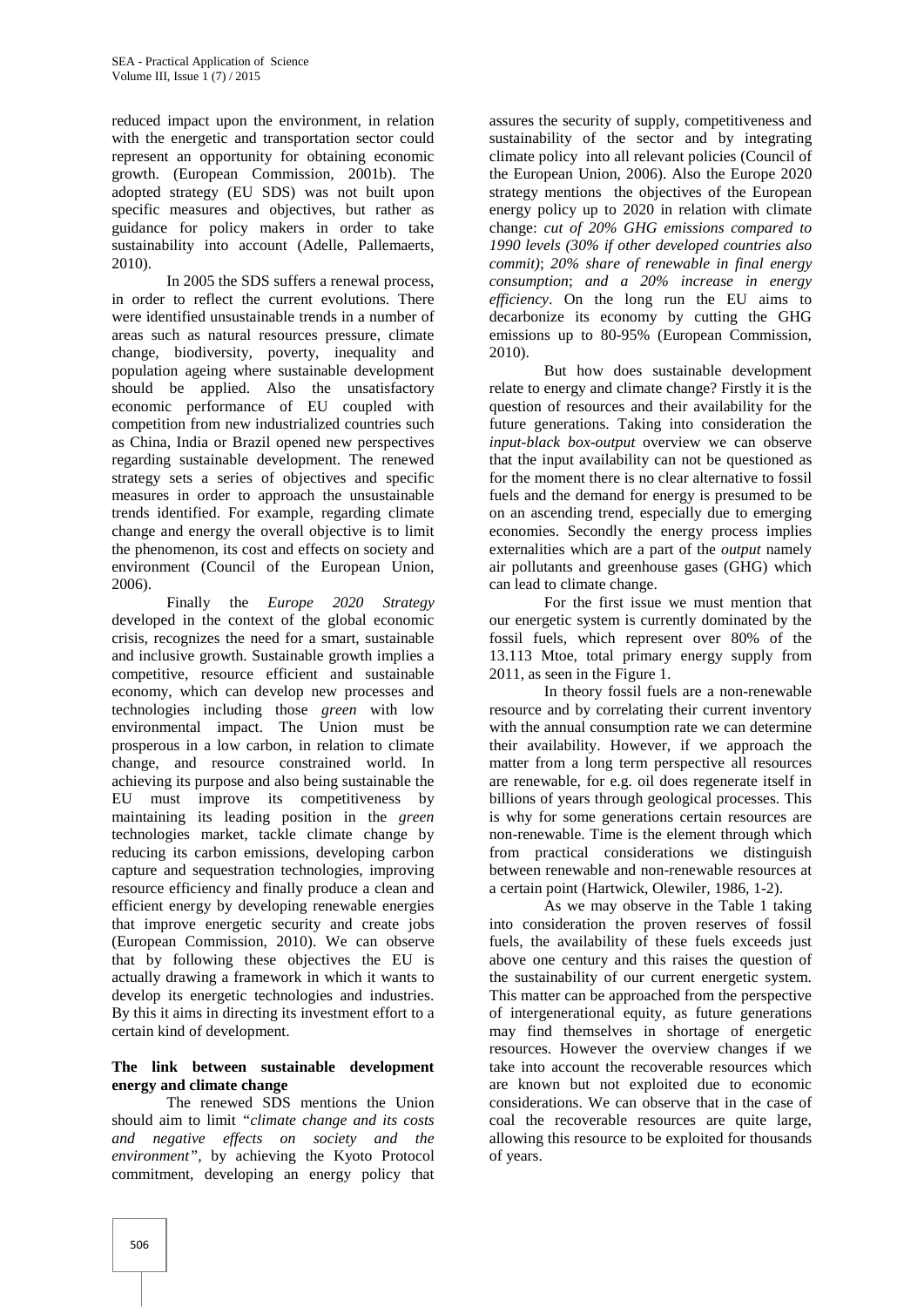We can highlight this aspect in the case of natural gas reserves which found themselves in an ascending trend in the period between 1992-2012, with a 64.64% increase in the non OECD area and 22.36% increase in the OECD countries (Figure, 2). The significant gap in reserves availability between the two entities explains the high dependency rate for gas imports on the OECD zone (British Petroleum, 2013).

Here we can also highlight the current developments taking place in the United States in the area of unconventional gas. Unconventional gas and oil resources represent traditional hydrocarbons for which alternative technologies are required in order to allow the economic exploitation (WEC, 2010). The difference between conventional and unconventional hydrocarbons is the rock in which they are located. The main characteristic of an unconventional reservoir is the fact that it has a low permeability which does not allow the flow of gas and oil to the well (IHS, 2012). They represent the gases that have not migrated to a traditional reservoir (IEA, 2012). However unconventional gas and oil resource existence is well-known but due to the low permeability of the rock the yield of these reservoirs was unsatisfactory to pursue their exploitation (WEC, 2010). Current technological improvements in the area of horizontal drilling and hydraulic fracturing allow the creation of a permeable reservoir within the source rock, aspect which led to the economic extraction of these resources (IHS, 2012). So the current developments in the area of unconventional gas are not a consequence of resource discoveries but rather of resource *creation* due to the technological breakthroughs in the extractive industry. At global level the unconventional resources can represent a game changer due to the availability and geographical location of these resources. As we can observe in the Table 2, the remaining technically recoverable resources of unconventional gas represent about 40% of the total technically recoverable gas resources, percent that highlights their potential.

Within the structure of unconventional gas, shale gas represents the main component (IHS, 2012). From a geographical perspective we can see that these resources are not located into the traditional areas of gas resources location namely the Eurasia and the Middle East, aspect which allows the development of new gas producers at the international level and a better diversification of gas supplies. The United States is the main actor in the field of unconventional gas, at the middle of the last decade due the technological developments, production of shale gas increased with over 45% in the interval 2005-2010. In 2010, unconventional gas production represented 60% of the total US gas production, (IEA, 2012a). With certitude this *created* resource will play an important role in the

future of United States energetic security and economy.

Having the above taken into account, we can conclude that resource availability should not be regarded as a constraint. Resource availability can be taken into account at country or regional level in relation with its energetic security. Traditionally the energetic security represents the continuous supply of energy to an economy at an affordable price (WEC, 2008). This definition focuses onto quantities and prices, while other approaches take into account the impact upon environment (Pascual, Elkind, 2010). It is considered that a country is vulnerable in the energy field when its energetic decisions are dictated by economic factors which are beyond its control (WEC, 2008). Although obtaining energetic independence at a prohibitive cost is not a sustainable option, the presence or development of energy resource within a country will improve its energetic security. If we take a close look at the case of the European Union we will observe that it has a high dependency rates for fossil fuels, namely 42.2% for solid fuels, 86.4% for petroleum products, 65.8% for gas and 53.4% for all products (Eurostat, 2013). This raises questions regarding the efforts needed in order to secure supplies.

The second issue regarding sustainability in the energy field relates to the impact of the sector upon the environment, due to GHG emissions. Greenhouse gases such as carbon dioxide, methane or water vapour are gases that allow the sunlight to enter the atmosphere and also maintain the radiated heat from escaping back to the space thus creating the greenhouse effect. Due to greenhouse gases the average temperature on our planet is maintained at a hospitable level. However, if the effect becomes too strong due to emissions growth and not enough radiated heat can escape the atmosphere the temperatures may rise at dangerous levels (Bradley, Fulmer, 2004, 144). The Fourth Assessment Report of the IPCC (2007) states that most of the observed increase in global average temperatures since the mid of the last century is due to the growth of anthropogenic greenhouse gases concentrations (IEA, 2012b). And they occur mainly as a consequence of energy sector (65% of the anthropogenic GHG). Climate change is associated with negative consequences such as rising sea water levels, snow and rainfall in unusual places or the increasing occurrence of natural catastrophic events. Due to the increase of man made GHG emissions, observed temperature increase and the associated potential consequences the heads of states have decided at the G8 Summit in Heiligendamm that actions must be taken in order to reduce emissions and prevent the temperature rise above 2C (WEC, 2009). However up until now there is no international agreement regarding GHG reductions. Current efforts are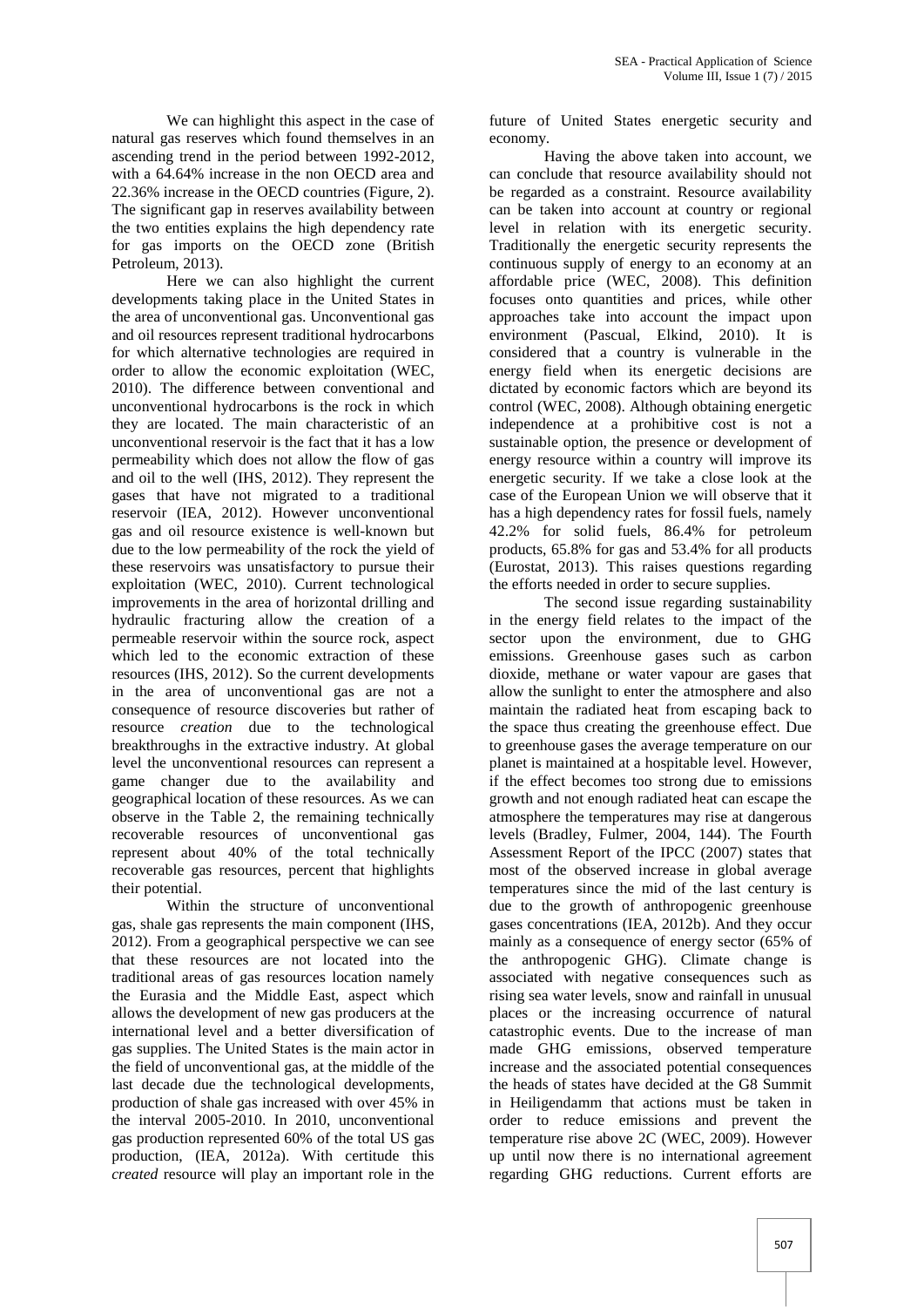concentrated in reaching an agreement with binding targets until 2015 (IEA, 2012).

As we have seen, the EU is committed into reducing its GHG emissions. It aims at achieving this with the help of two other objectives by raising the renewables share (20%) in the energy mix and also by improving its energy efficiency with 20%. In the transport area it aims a similar purpose through the use of biofuels, the Renewable Energy Directive setting a target for 10% renewable energy in this field (IEA, 2012b). Climate change is a potential threat at global level but also to the European Union as the Commission analysis shows that in contrast with 0.7C global increase in average temperature, the increase at the level of the European area was higher at 0.95C. (European Commission, 2005).

In the context of reaching an international agreement by 2015, the EU will have in theory at its disposal an advantage due to its early efforts. These technologies developed internally and supported by the Union could also be exported to other states. We can observe that as in the case of the US shale gas, the Union is actually aiming at *creating* its own energetic resources by harnessing the renewables potential and by saving energy. We can say that EU is trying to achieve more energetic output with less input. In conclusion the sustainable concept applied to energy in the EU aims at two interrelated objectives: energy security improvement and GHG reductions. However in order to be successful the EU must compare the costs of these policies with the developments taking place around the world, as the cost of energy impacts industries competitiveness at global level. By mitigating climate change and thus internalizing the carbon costs into the energy price we can say that at global level there will take place a leveling of the playing field in terms of energy costs which will be in favour of the states which tax carbon already in contrast with the ones who do not. It is difficult to believe that given the dominance of fossil fuels in the energy mix that they be replaced in the foreseeable future by other types of energies.

But how successful was the EU in its energetic options? In order to monitor the progress of the EU to a sustainable development path, every two years Eurostat releases a report in this area. In the field of climate change and energy we find three indicators that are monitored: greenhouse gas emissions, share of renewable energy in gross final energy consumption and primary energy consumption. If we take a close look at the evolution of these indicators over the last period we can observe favourable trends towards achieving the objectives. At the greenhouse gas levels in 2012 the emissions were situated at 82.14% of 1990 level with 1% bellow the previous year (Eurostat, 2014).

However if we look at the relation between the economic activity and the gas emissions we can observe that the most important reductions were achieved during the economic crisis with a low demand for energy when they fell from 90.41% to 83.83% of 1990 levels in the period 2008-2009 and raised their levels again to over 85% in 2010. These reductions are made in a context of declining demand for energy by the EU from 1688.7 Mtoe at the start of the crisis to 1583.5 Mtoe in 2012. Only in 2010 with the achievement of a 1.7% GDP growth the demand for energy grew with 3.4%. In the renewables area, their share in the gross final energy consumption has raised 14.1% in 2012 from above 8% in 2004 (Eurostat, 2014). However developments on the other side of the Atlantic have the potential of influencing the EU policy results. In this way we can observe the case of Germany which released in 2013 the largest quantity of  $CO<sub>2</sub>$  in the last 5 years totalling 834 million tones, quantity 1.2% higher than in 2010. The answer to the higher emissions levels is to be found in the shutting down of 8 nuclear reactors in the wake of the Fukushima nuclear plant accident in Japan in 2011. Due to the reduction of nuclear share in the electricity mix from 22.2% to 15.4% the role of coal has increased in the country's energetic system both as a substitute to nuclear but also as back up capacity for renewable intermittency. Due to the abundance of unconventional gas on the US market, large quantities of coal have become available for shipment to Europe and they have been used on the German energy market where the role of coal has grown from 41.5% to 45.2% in electricity generation. Due to the attractive price of coal in relation with gas and the reduced penalties on carbon emissions coal has also dispatched gas on the German market with gas reducing its share in the electricity mix from 14.1 to 10.5% (WNN, 2014).

### **Conclusions**

Sustainable development as a concept can be applied in the field of energy in relation with the availability of resources and externalities upon the environment perspective. The first theme, resource availability is related with the *input* side of the *black-box* approach, while the second is dedicated to the *output*. The *black-box* approach can be perceived as the economy of a country which needs energy inputs in order to create goods and services but also releases air pollutants and GHG emissions. Also in conjunction with the climate change theme, due to the fact that the fossil fuels emissions are quite high, especially for coal and oil, it is raised the question regarding which kind of energetic resources should be used for assuring the energetic security of a country but also reducing its GHG emissions. Our energetic system is dominated by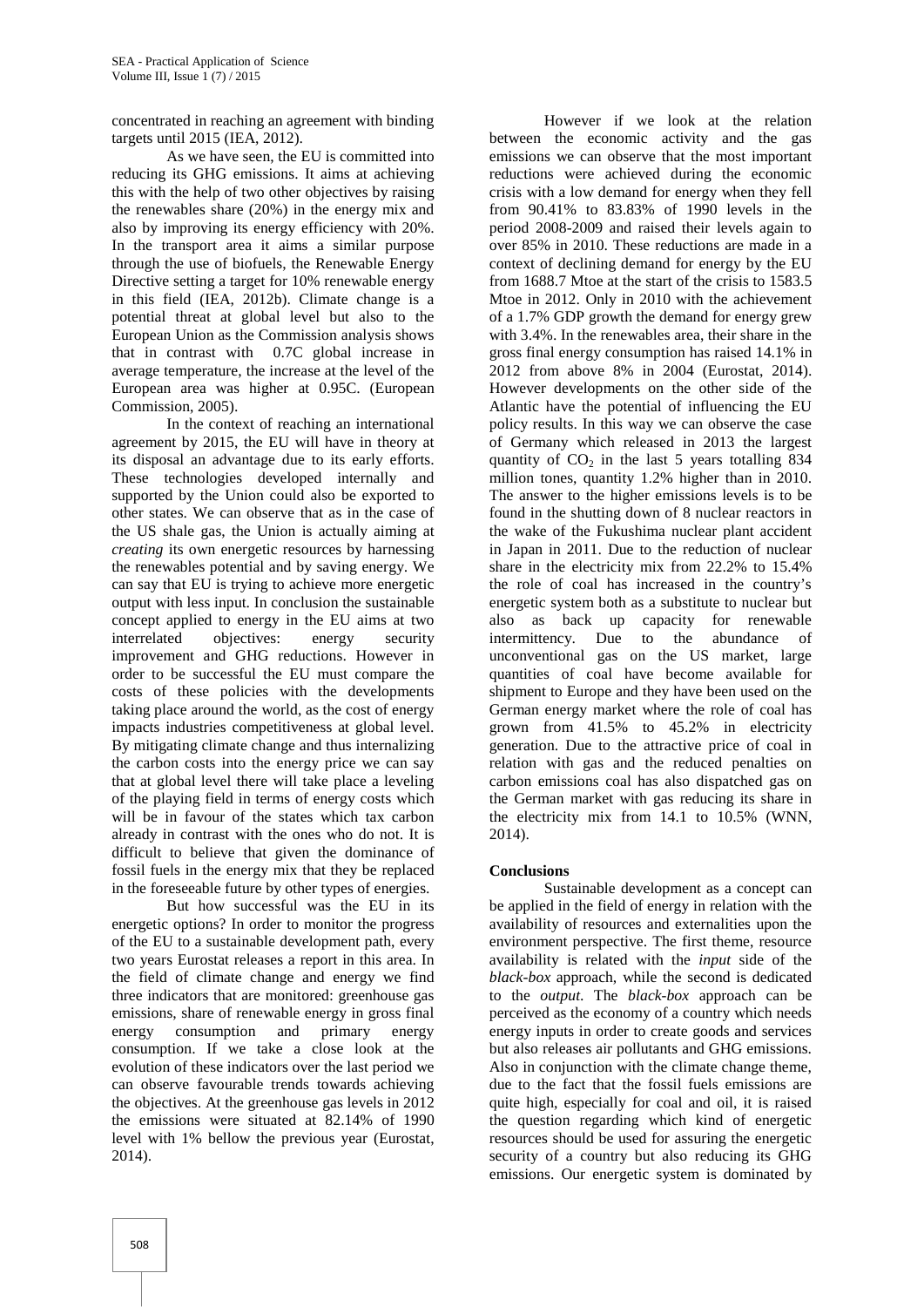fossil fuels and regarding the availability of resources the discussion must not be raised at global but at state level. The European Union is aiming through its energetic policy at achieving this objective by harnessing the potential on renewable energies and also by consuming less energy. By this it develops its own energetic resource. In contrast the US has similar approach with the unconventional gas that improved the energetic security of the country and also limited the GHG emission. As he have seen the sustainable development indicators evolution in this field show that input and output side of this process are linked by the level of economic activity. Up until now the most significant reductions were obtained during the economic crisis. Also as in the case of Germany's emissions we can see the effect between competing energetic resources, as the cheapest resource will be preferred. Also the intermittency nature of renewable pursuit must be taken into account because it implies backup capacity and costs. In conclusion, in order for the European Union to achieve sustainability in the energetic filed it should also be the economic pillar which implies the assurance of its economies with energetic resources at sustainable prices. The climate change mitigation effort will also be influenced by the developments which will take place at the global level, so the reductions of the EU GHG should be correlated with the price of reductions and the impact upon the economies.

### **References**

- [1] Adelle C.; Pallemaerts M. (2010), *Sustainable Development Indicators*, Retrieved 2014 December, from from  $\sim$ http://www.eurosfaire.prd.fr/7pc/doc/1290418 967\_kina24271enn\_002.pdf?PHPSESSID=77 bc56dcd2d4d93ffdac2c73f860c826
- [2] Beckerman, W. (1996), *Through Green- Colored Glasses: environmentalism reconsidered*, Cato Institute, Washington, USA.
- [3] Bradley, Jr.L.; Fulmer R (2004), *Energy the Master Resource. An introduction to the History, Technology, Economics and Public Policy of Energy*, Kendall/Hunt Publishing Company, Dubuque, USA.
- [4] British Petroleum, (2013), BP Statistical Review of World Energy June 2013, Retrieved 2014 December, from http://www.bp.com/content/dam/bp/pdf/ statisticalreview/ statistical review of\_worldenergy\_2013.pdf
- [5] Council of the European Union (2006), *Review of the EU Sustainable Development Strategy (EU SDS) – Renewed Strategy*, Retrieved 2014 December, from http://register.consilium.europa.eu/doc/srv?l= EN&f=ST%2010117%202006%20INIT
- [6] Dumitrescu C-I. (2005), *Dezvoltarea durabil și mediul*, Bren, Bucharest, Romania
- [7] Elliot J. (2006), *An introduction to sustainable development*, Routledge, London, Great Britain.
- [8] European Comission (2001a), *A sustainable Europe for a Better World: A European Union Strategy for Sustainable Development (Commision's proposal to the Gothenburg Council)*, Retrieved 2014 December, from http://eurlex.europa.eu/LexUriServ/site/en/co m/2001/com2001\_0264en01.pdf
- [9] European Comission (2001b), *Presidency Conclusions Goteborg European Council 15 and 16 June*, Retrieved 2014 December, from http://ec.europa.eu/governance/impact/backgr ound/docs/goteborgconcl\_en.pdf
- [10] European Comission, (2010), *Europe 2020 – A strategy for a smart, sustainable and inclusive growth*, Retrieved 2014 December, from http://ec.europa.eu/eu2020/pdf/COMPLET%2 0EN%20BARROSO%20%20%20007%20- %20Europe%202020%20- %20EN%20version.pdf
- [11] European Commission, (2005), *The 2005 Review of the EU Sustainable Development Strategy: Initial Stocktaking and Future Orientations*, Retrieved 2014 December, from http://eurlex.europa.eu/LexUriServ/site/en/co m/2005/com2005\_0037en01.pdf
- [12] European Union (1992), *Treaty of the European Union*, Retrieved 2014 December, from http://old.eurlex.europa.eu/en/treaties/dat/119 92M/htm/11992M.html#0001000001
- [13] Eurostat, (2013), *Sustainable development indicators*, Retrieved 2014 December, from http://epp.eurostat.ec.europa.eu/portal/page/po rtal/sdi/indicators/theme6
- [14] Eurostat, (2014), *Sustainable development indicators*, Retrieved 2014 December, from http://epp.eurostat.ec.europa.eu/portal/page/po rtal/sdi/indicators/theme6
- [15] Goklany, I. (2007), *The Improving State of the World,*Cato Institute, Washington, USA.
- [16] Hartwick J.; Olewiler N. (1986), *The Economics of natural resource use*, Harper&Row Publisher, New York, USA.
- [17] Hontelez J.; Buitenkamp M. (2006), *EU Sustainable Development Strategy from theory to delivery*, Retrieved 2014 December, from http://www.eeb.org/?LinkServID =D251F7FC-9997-D51C- 7F05CB5A872C33BD&showMeta=0
- [18] IHS, (2012), *America's New Energy Future: The unconventional Oil and Gas Revolution and the US Economy. Volume 1: National Economic Contributions*, Retrieved 2014 December, from from  $\sim$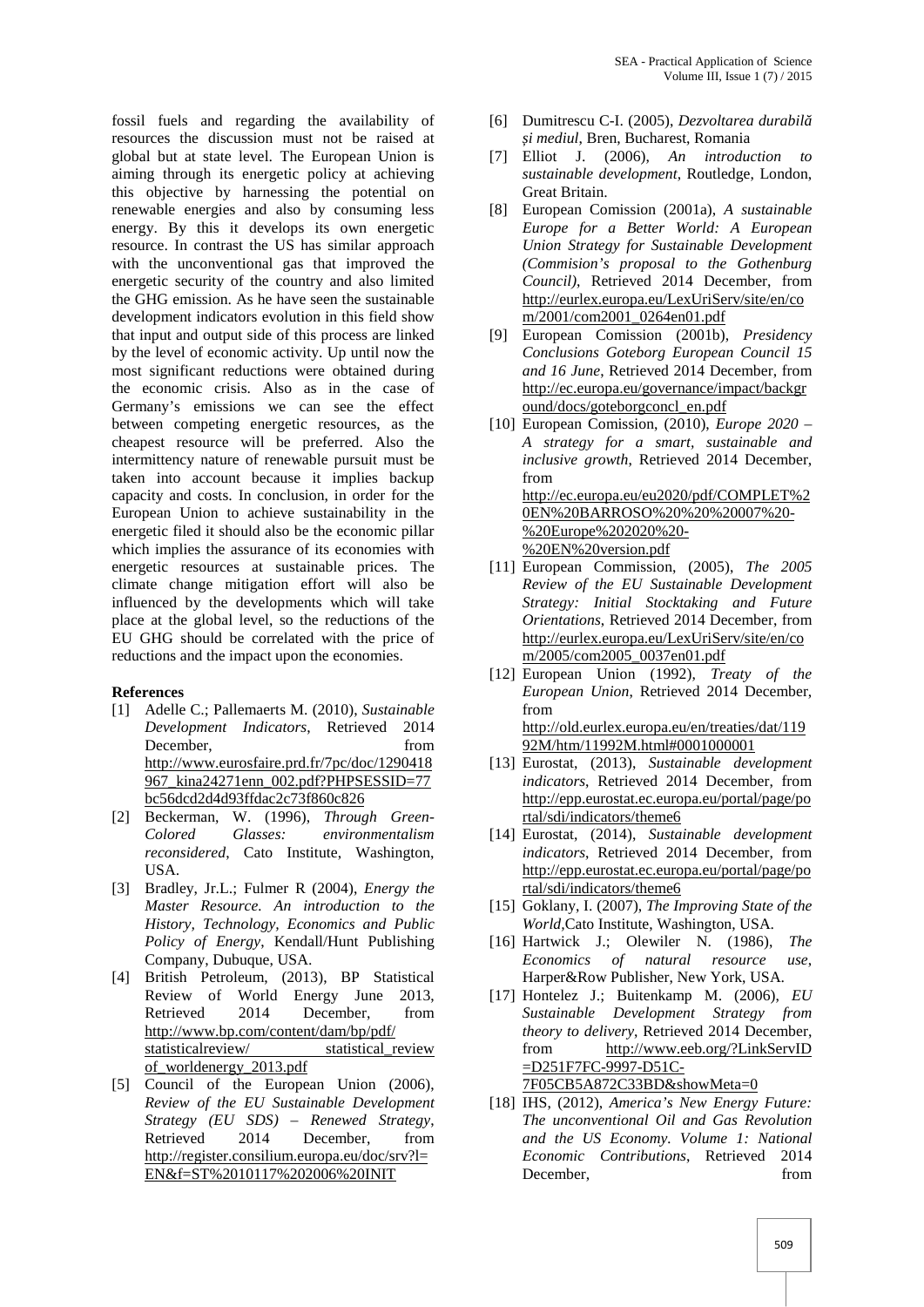http://marcelluscoalition.org/wp-

content/uploads/2012/0/ IHS\_Americas-New- Energy-Future.pdf

- [19] International Energy Agency (2012), *World Energy Outlook 2012*, Retrieved 2014 December, from from  $\sim$ http://www.iea.org/publications/freepublicatio ns/publication/WEO2012\_free.pdf
- [20] International Energy Agency (2012a), *Golden Rules for a Golden Age of Gas*, Retrieved 2014 December, from http://www.worldenergyoutlook.org/media/we owebsite/2012/goldenrules/weo2012\_goldenr ulesreport.pdf
- [21] International Energy Agency, (2012b), *CO<sup>2</sup> Emissions from fuel combustion*, Retrieved 2014 December, from http://www.iea.org/publications/freepublicatio ns/publication/CO2emissionfromfuelcombusti onHIGHLIGHTSMarch2013.pdf
- [22] International Energy Agency, (2013), *Key World Energy Statistics*, Retrieved 2014 December, from from  $\sim$ http://www.iea.org/publications/freepublicatio ns/publication/KeyWorld2013.pdf
- [23] Meadows D.; Meadows D.; Randers J.; Bahrens W. III (1972), *The Limits to Growth*, Universe Books, New York, USA.
- [24] Pascual C.; Elkind J., (2010), *Energy security:economics, politics, strategies and implications*, Brookings Institution Press, Washington, USA.
- [25] Pearce, D.; Atkinson, G. (1998), *The concept of sustainable development: an evaluation of its usefulness ten years after Bruntdland*, Retrieved 2014 December, from http://cserge.ac.uk/sites/default/files/pa\_1998\_ 02.pdf
- [26] Pohoață, I. (2005), *Strategii și politici europene de dezvoltare durabilă*, Retrieved 2014 December, from http://www.cse.uaic.ro/\_fisiere/Documentare/ Suporturi\_curs/II\_Strategii\_sipolitici\_europen e\_de\_dezvoltare\_durabila.pdf
- [27] Samuelson, P.; Nordhaus, W. (1989), *Economics*, McGraw-Hill Book Company, Singapore.
- [28] Solow, R., (1991), *Sustainability: an economist's perspective*, Retrieved 2014 December, from from  $\sim$ http://www.owlnet.rice.edu/~econ480/notes/s ustainability.pdf
- [29] Strange, T.; Bayley, A. (2008), *Sustainable Development: Linking economy, society, environment*, Retrieved 2014 December, from http://www.worldresourcesforum.org/files/file /Full%20book.pdf
- [30] Taylor, J., (1994), *The Challenge of Sustainable Development*, Retrieved 2014 December, from from  $\sim$ http://www.cato.org/sites/cato.org/files/serials /files/regulation/1994/1/v17n1-4.pdf
- [31] World Commission on Environment and Development (1987), Our Common Future, Retrieved 2014 December, from http://www.un-documents.net/our-commonfuture.pdf
- [32] World Energy Council (2008), Europe's *Vulnerability to Energy Crisis*, Retrieved 2014 December, from http://www.worldenergy.org/documents/finalv ulnerabilityofeurope2008.pdf
- [33] World Energy Council, (2009), *European Climate Change Policy Beyond 2012*, Retrieved 2014 December, from http://www.worldenergy.org/wp content/uploads/2012/10/PUB\_European\_Cli mate\_Change\_Policy\_\_Beyond2102\_2010\_W EC.pdf
- [34] World Energy Council, (2010), *Survey of Energy Resources: Focus on Shale gas*, Retrieved 2014 December, from http://www.worldenergy.org/documents/shale gasreport.pdf
- [35] World Nuclear News, (2014), *Coal taints Germany's energy mix*, Retrieved 2014 December, from http://www.world-nuclear news.org/EE-Coal-taints-Germanys-energy mix-1203141.html

PhD Candidate Andrei Roth wishes to be thankful for the support of POSDRU/159/1.5/S/134197 *"Performance and excellence in doctoral and postdoctoral research in Romanian economics science domain",* project in realizing this paper

PhD Candidate C t lin Petcu wishes to be thankful for the support of POSDRU/159/1.5/S/134197 *"Performance and excellence in doctoral and postdoctoral research in Romanian economics science domain",* project in realizing this paper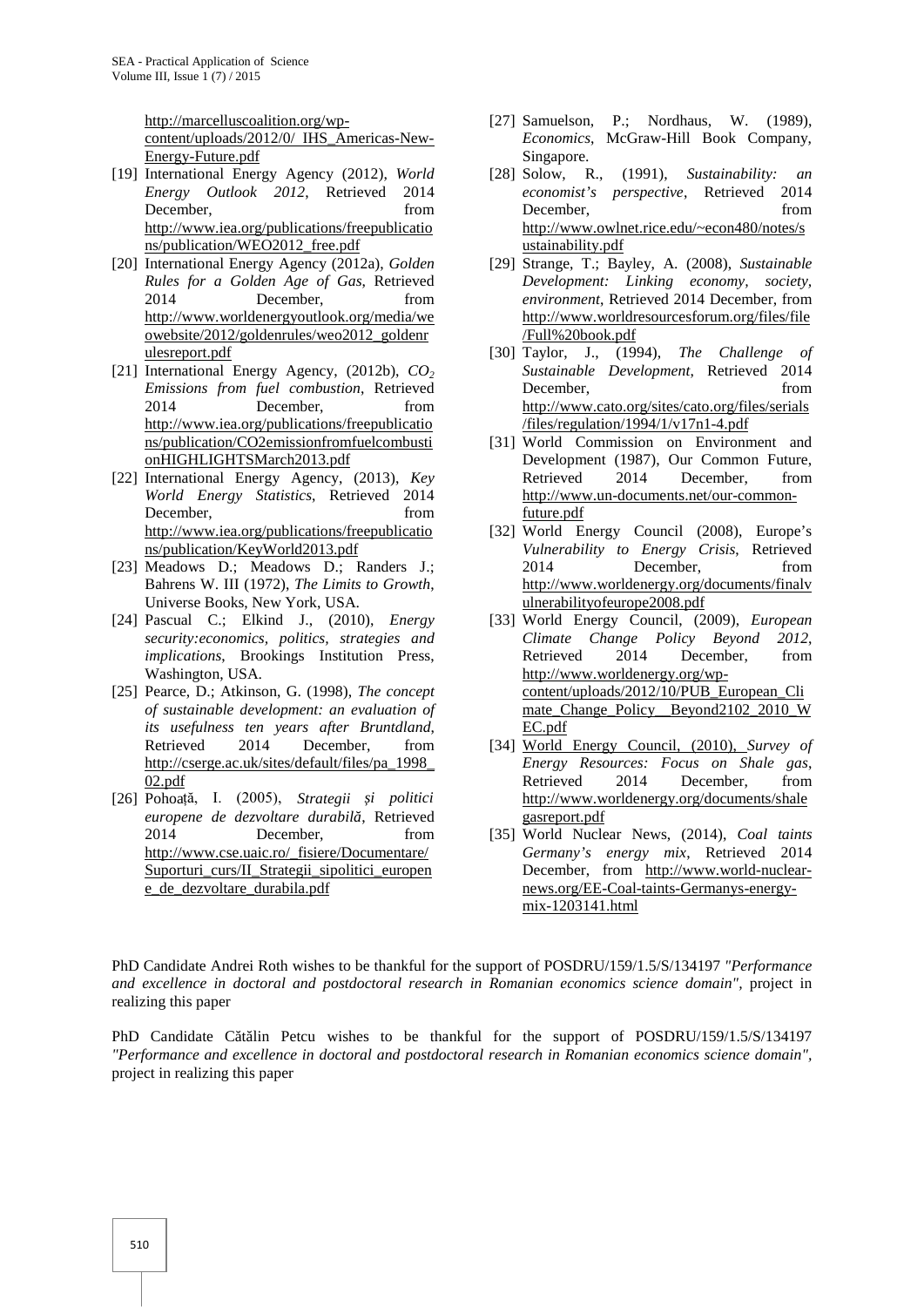

**Tables and |Figures**



# Table No1:

*Fossil fuels reserves and resources, 2011*

| <b>Fossil fuels</b>      | Reserves/Resources    | World | <b>R/P</b> ratio<br>(years) |
|--------------------------|-----------------------|-------|-----------------------------|
| Coal<br>(billion tonnes) | Proven reserves       | 1004  | 132                         |
|                          | Recoverable resources | 21208 | 2780                        |
| <b>Natural gas</b>       | Proven reserves       | 232   | 71                          |
| (tcm)                    | Recoverable resources | 790   | 241                         |
| Oil                      | Proven reserves       | 1694  | 55                          |
| (billion tonnes)         | Recoverable resources | 5871  | 189                         |

*Source: IEA, 2012* after BGR (2011), O&GJ (2011), USGS (2000), USGS (2012a), IEA data base and analysis



*Figure No.2*: Natural gas reserves evolution 1992-2012, OCED/non OECD, tcm. Source: BP, 2013.

*Remaining technically recoverable natural gas resource, 2011, tcm.*

| <b>Region</b>        | <b>Conventional</b> | <b>Unconventional</b> | <b>Total</b> |
|----------------------|---------------------|-----------------------|--------------|
| Europe/Eurasia       | 144                 | 44                    | 187          |
| Middle East          | 125                 | 12                    | 137          |
| Asia-Pacific         | 43                  | 94                    | 137          |
| <b>OECD Americas</b> | 47                  | 67                    | 114          |
| Africa               | 49                  | 40                    | 88           |
| Latin America        | 32                  | 48                    | 80           |
| <b>OECD Europe</b>   | 24                  | 22                    | 46           |
| World                | 462                 | 328                   | 790          |

*Source: IEA*, 2012 after BGR (2011), US DOE/EIA (2011), USGS (2000, 2012).